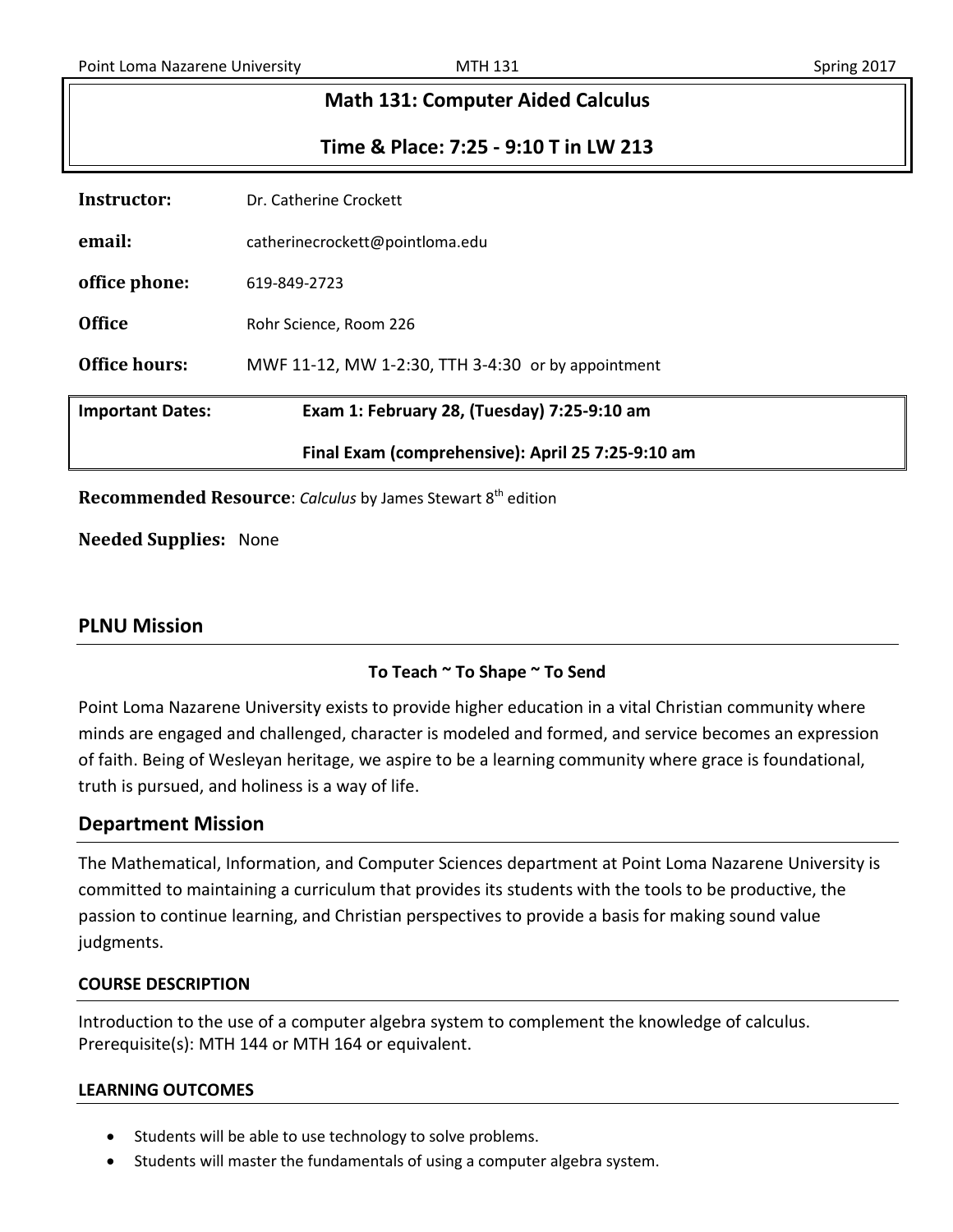• Students will solve calculus problems using a computer algebra system.

## **ASSESSMENT AND GRADING**

Grades for the course will be based on:

| Weekly Lab reports         | 300 points   |
|----------------------------|--------------|
| Mid-term exam              | 300 points   |
| Final exam (comprehensive) | 400 points   |
| Total:                     | 1,000 points |

**Grading Scale:** Approximate minimal percentages required to obtain a given grade are:

|             | [87.5,90]    | [77.5, 80]   | [67.5, 70]   | [0,60) |
|-------------|--------------|--------------|--------------|--------|
| [92.5, 100] | [82.5, 87.5] | [72.5, 77.5] | [62.5, 67.5] |        |
| [90, 92.5]  | [80, 82.5]   | [70, 72.5]   | [60, 62.5]   |        |

### Grades in percentages

\*A percentage score lower than 60.0% will result in a course grade of F. Failure to pass at least one of the three exams or the final exam will result in a course grade of F regardless of all other grade components.

**Weekly Lab Reports: (30**%): Lab work will be assigned every lab meeting and will be due before the beginning of the start of the next lab meeting. A lab assignment is late if it is not received at the start ( or prior to) of the class on the due date. No late homework will be accepted except by prior arrangement (with me) or with a documented emergency. A lab report will be scored on a combination of completeness (with work shown) and correctness. A random selection (the same for all people) of the problems will be graded on any lab report.

**Mid-term Exam (30%) and Final exam (40%):** Mid-term and final exams will include problems and questions over material assigned in the lab, as well as material presented in class.

If you do not take an exam you will receive a zero for it. Late exams may be taken only by prior arrangement with me or a well-documented emergency beyond your control. The examination schedule is included in the daily schedule. I do not intend to accept excuses such as poor communication with parents, benefactors, sport team sponsors and/or travel agents.

correctness. A random selection (the same for all people) of the portions of the lab will be graded an any lab report.

**Final Exam Date and Time:** The final exam date and time is set by the university at the beginning of the semester and may not be changed by the instructor.

**Class Enrollment:** It is the student's responsibility to maintain his/her class schedule. Should the need arise to drop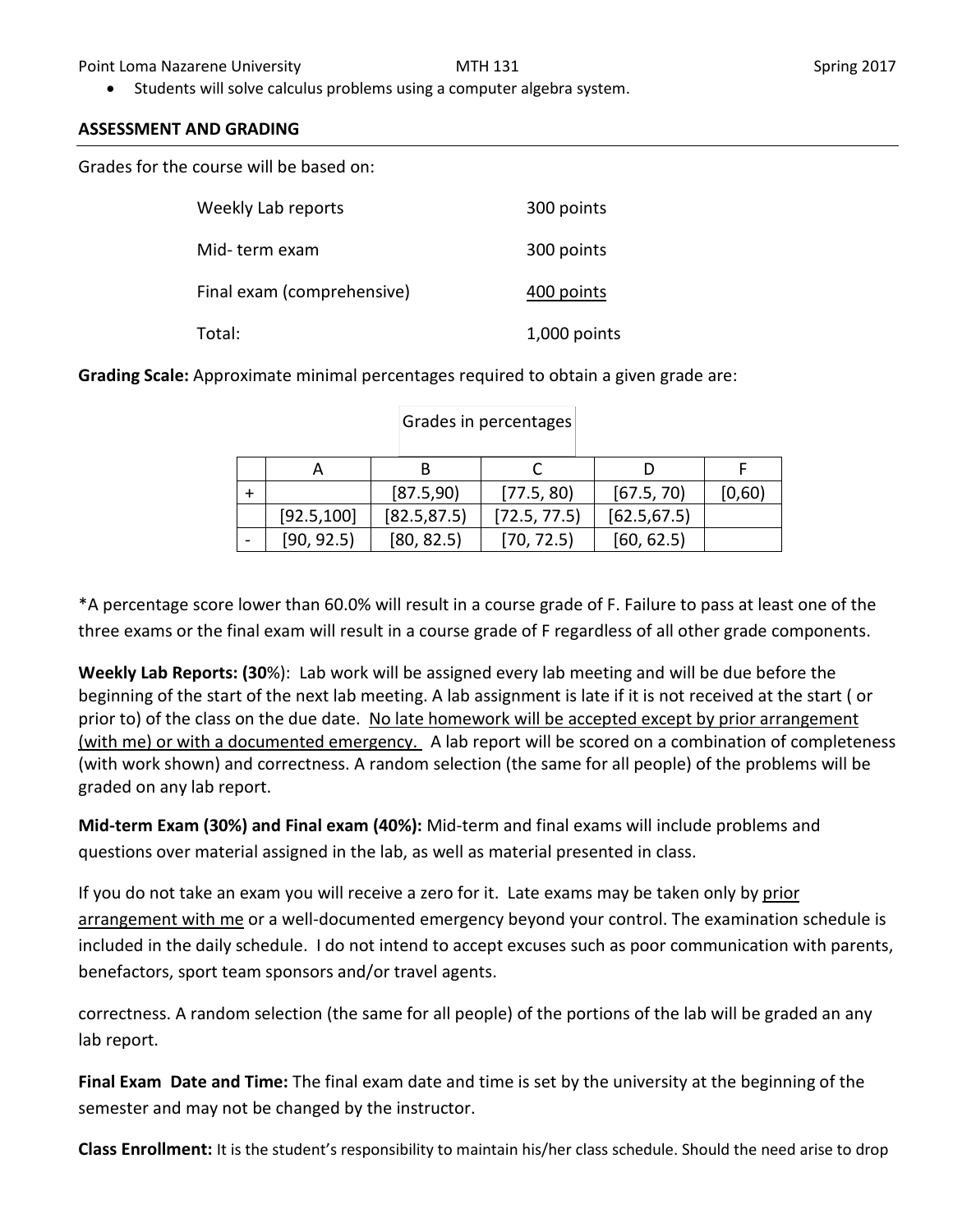Point Loma Nazarene University **MTH 131** MTH 131 Spring 2017 this course (personal emergencies, poor performance, etc.), the student has the responsibility to follow through (provided the drop date meets the stated calendar deadline established by the university), not the instructor. Simply ceasing to attend this course or failing to follow through to arrange for a change of registration (drop/add) may easily result in a grade of F on the official transcript.

**Side Note:** Turn off any cell phone, pager or things that make noise while you are in class. Also, do not text or work on other classes while in class -to do so is disrespectful to your classmates and me. You may be asked to leave the class for such behavior, resulting in an absence.

### **General Advice:**

You learn mathematics by doing it yourself. You should expect to spend approximately two hours outside of class for every one hour in class working on homework and going over concepts. When doing homework, please note it is normal to not be able to do every problem correct on the first attempt. Do not be discouraged, instead seek help.

For information about the class, homework assignments, handouts or grades, please log onto canvas.pointloma.edu. There you will find all of this class information. Please let me know if you can't access the class information or have any questions.

Sources of Help:

- 1. Me. If you have questions, ask me. See my office hours or email [catherinecrockett@pointloma.edu](mailto:catherinecrockett@pointloma.edu)
- 2. Other classmates. Form study groups! Work together!
- 3. The MLC (in Rohr science room 230)- schedule posted outside the room.

## **University Policies:**

### **FINAL EXAMINATION POLICY**

The final exam date and time is set by the university at the beginning of the semester and may not be changed by the instructor. This schedule can be found on the university website and in the course calendar. No requests for early examinations will be approved. Only in the case that a student is required to take three exams during the same day of finals week, is an instructor authorized to consider changing the exam date and time for that particular student.

## **PLNU COPYRIGHT POLICY**

Point Loma Nazarene University, as a non-profit educational institution, is entitled by law to use materials protected by the US Copyright Act for classroom education. Any use of those materials outside the class may violate the law.

# **Credit Hour**

In the interest of providing sufficient time to accomplish the stated course learning outcomes, this class meets the PLNU credit hour policy for a 4-unit class delivered over 15 weeks. Specific details about how the class meets the credit hour requirements can be provided upon request.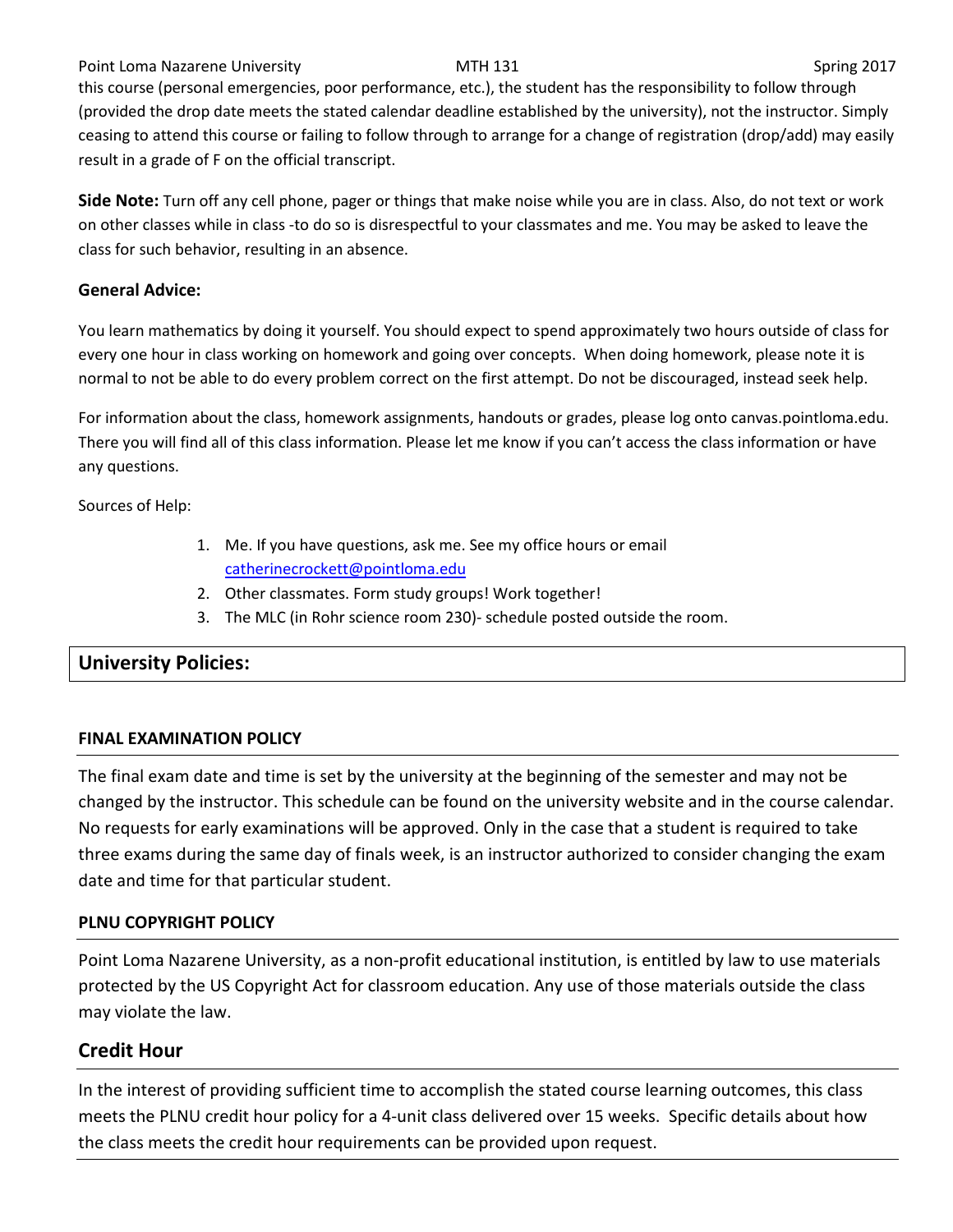Students should demonstrate academic honesty by doing original work and by giving appropriate credit to the ideas of others. Academic dishonesty is the act of presenting information, ideas, and/or concepts as one's own when in reality they are the results of another person's creativity and effort. A faculty member who believes a situation involving academic dishonesty has been detected may assign a failing grade for that assignment or examination, or, depending on the seriousness of the offense, for the course. Faculty should follow and students may appeal using the procedure in the university Catalog. Se[e Academic Policies](http://catalog.pointloma.edu/content.php?catoid=18&navoid=1278) for definitions of kinds of academic dishonesty and for further policy information.

### **PLNU ACADEMIC ACCOMMODATIONS POLICY**

If you have a diagnosed disability, please contact PLNU's Disability Resource Center (DRC) within the first two weeks of class to demonstrate need and to register for accommodation by phone at 619-849-2486 or by e-mail at **DRC@pointloma.edu.** See [Disability Resource Center](http://www.pointloma.edu/experience/offices/administrative-offices/academic-advising-office/disability-resource-center) for additional information.

### **PLNU ATTENDANCE AND PARTICIPATION POLICY**

Attendance is expected at each class session. In the event of an absence you are responsible for the material covered in class and the assignments given that day.

Regular and punctual attendance at all classes is considered essential to optimum academic achievement. If the student is absent from more than 10 percent of class meetings, the faculty member can file a written report which may result in de-enrollment. If the absences exceed 20 percent, the student may be deenrolled without notice until the university drop date or, after that date, receive the appropriate grade for their work and participation. See

[http://catalog.pointloma.edu/content.php?catoid=24&navoid=1581#Class\\_Attendance](http://catalog.pointloma.edu/content.php?catoid=24&navoid=1581#Class_Attendance) in the Undergraduate Academic Catalog.

## **Course Schedule:**

week Monday Tuesday Wednesday Thursday Friday 1 1/9- 1/13 1/9 No class 1/10 Monday schedule No Lab  $1/11$  1/12 1/13 2 1/16- 1/20 1/16 No Class MLK 1/17 Lab #1 1/18 1/19 1/20 3 1/23- 1/27  $1/23$  1/24 Lab  $#2$ 1/25 1/26 1/27 4 | 1/30 | 1/31 | 2/1 | 2/2 | 2/3

Please note this schedule is tentative. Any changes will be announced.